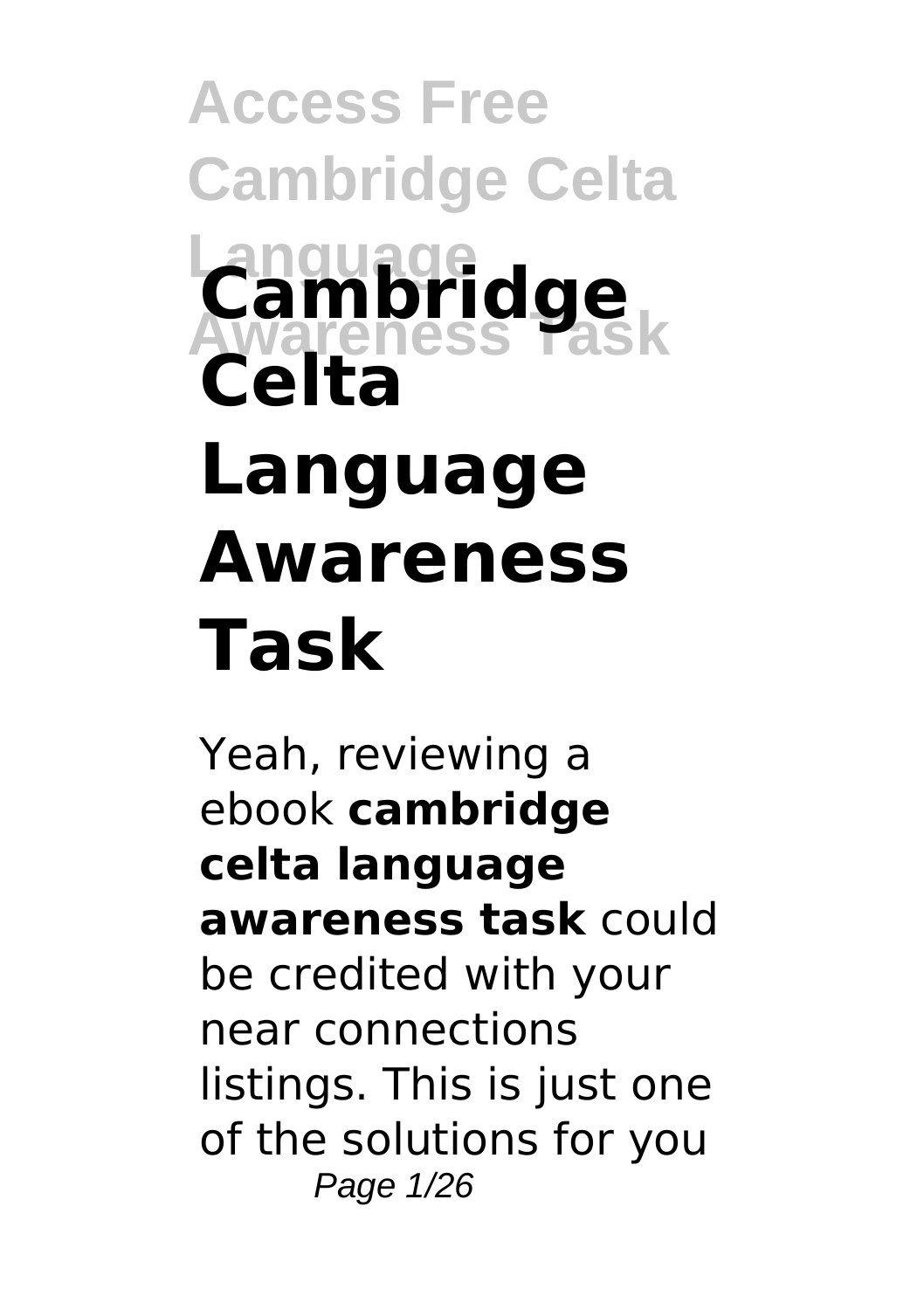**Access Free Cambridge Celta** to be successful. As Anderstood<sub>SS</sub> Task endowment does not recommend that you have astounding points.

Comprehending as with ease as accord even more than supplementary will give each success. next-door to, the publication as well as keenness of this cambridge celta language awareness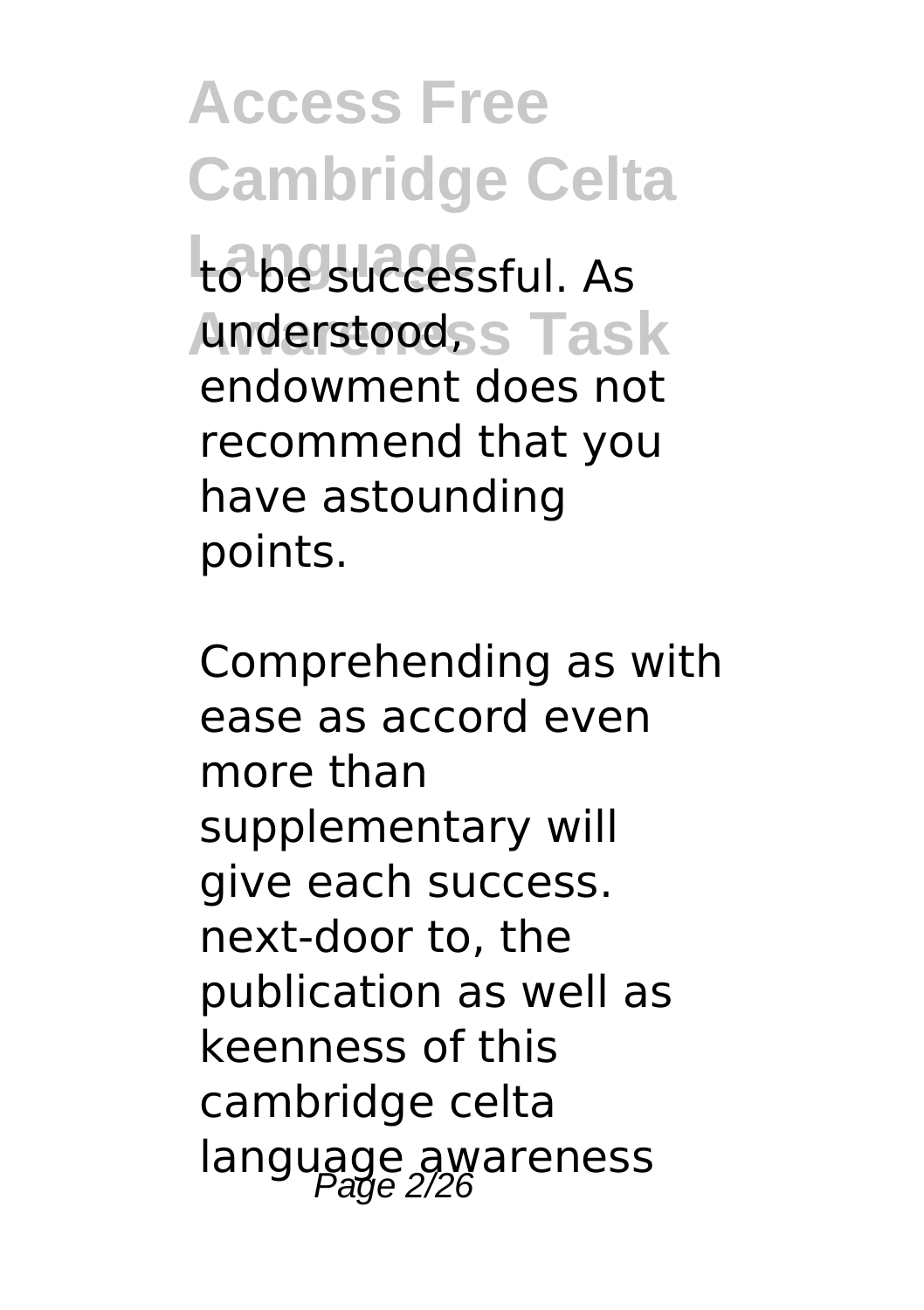**Access Free Cambridge Celta** task can be taken as with ease as picked to act.

If you are reading a book, \$domain Group is probably behind it. We are Experience and services to get more books into the hands of more readers.

### **Cambridge Celta Language Awareness Task** Cambridge CELTA Course – Language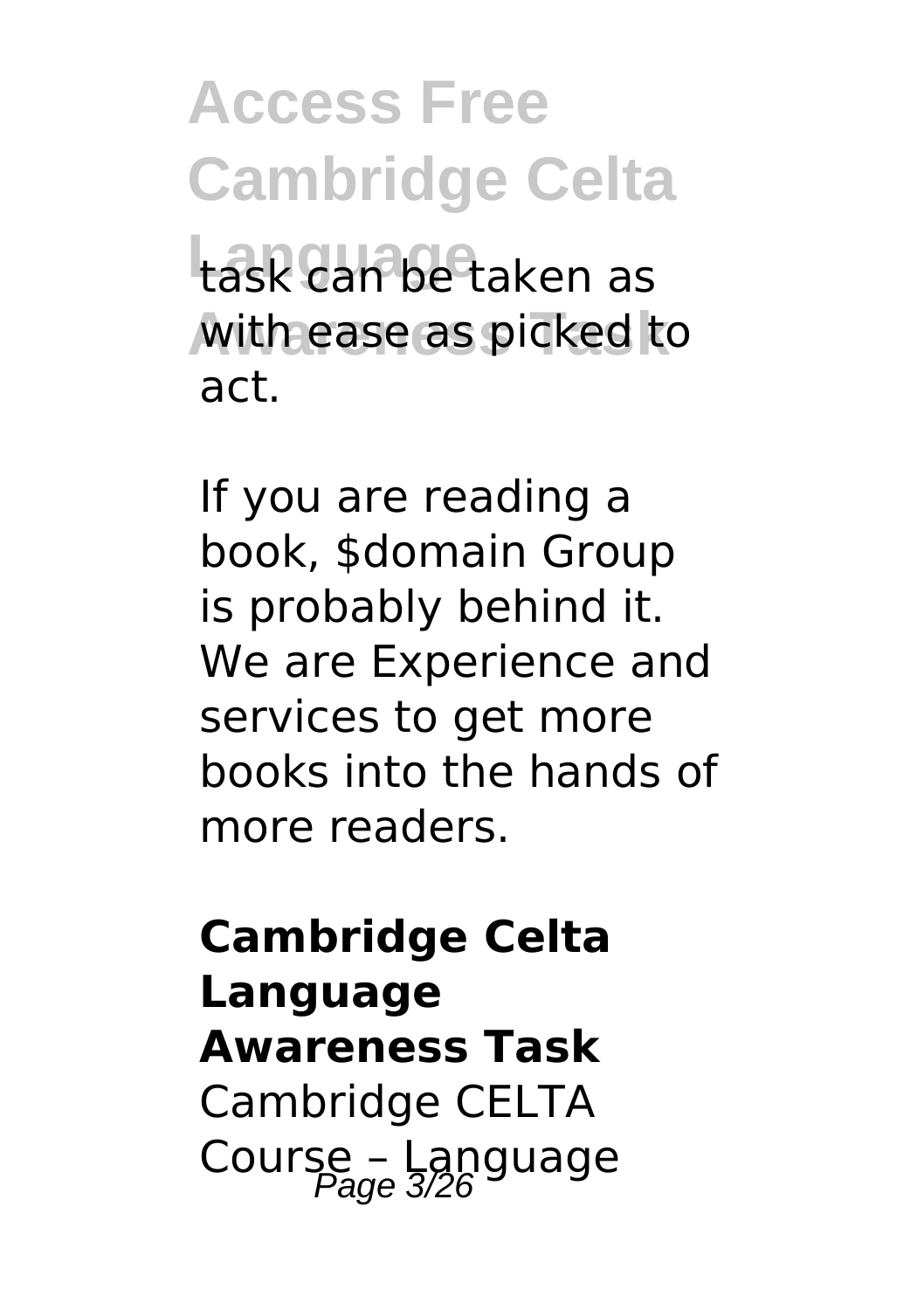## **Access Free Cambridge Celta**

**Language** Awareness Task. **Please note that your** written English as well as the content of your answers forms part of our evaluation of your application. Section 1: Learning and Teaching. Here are some statements about English language learning and teaching. Which ones do you agree with?

### **Cambridge CELTA Course - Language**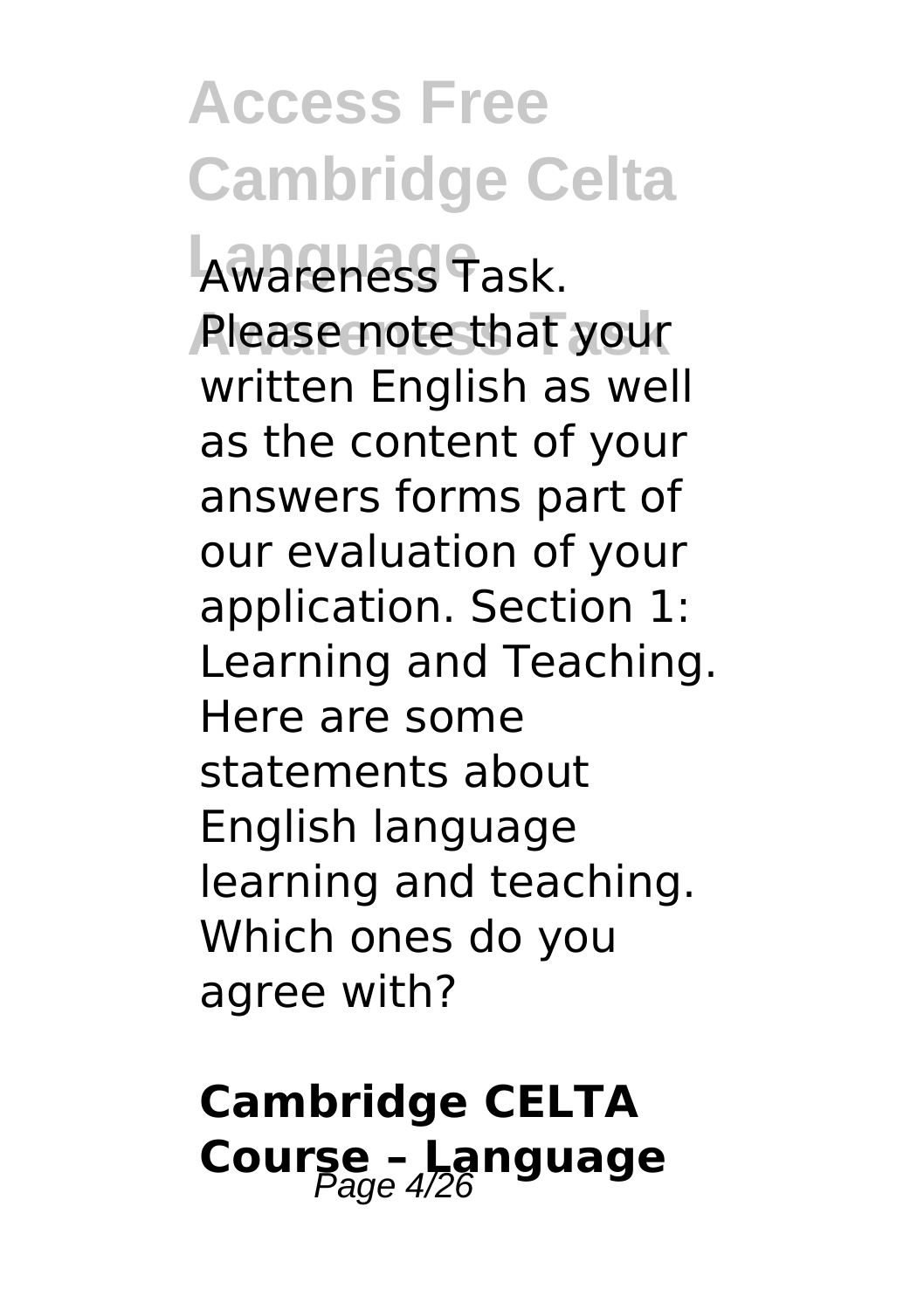**Access Free Cambridge Celta Language Awareness Task The task focuses on k** aspects of language awareness. Your answers to this preinterview task will then be used for a discussion during your CELTA course interview, the next part of the process. If you meet the minimum entry requirements for the CELTA course, you will then be sent a copy of the preinterview task to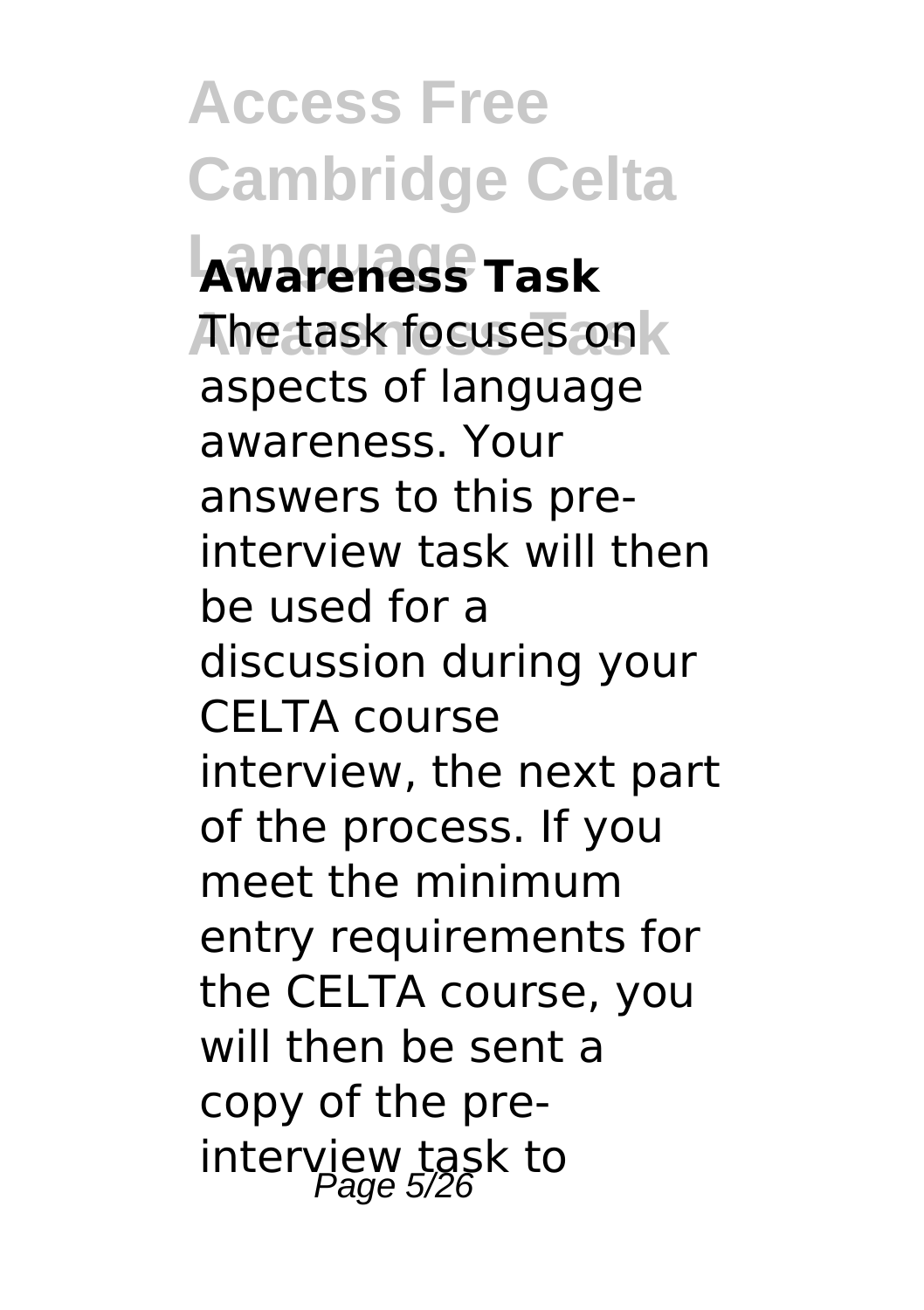**Access Free Cambridge Celta L**<br>complete, usually in a week before you have the interview.

### **CELTA Course Preinterview Task: Examples with PDF**

**...**

(DOC) Language Awareness Task For Cambridge ESOL CELTA and International House – IH Certificate in TESOL | Marie Rothwell - Academia.edu Academia.edu is a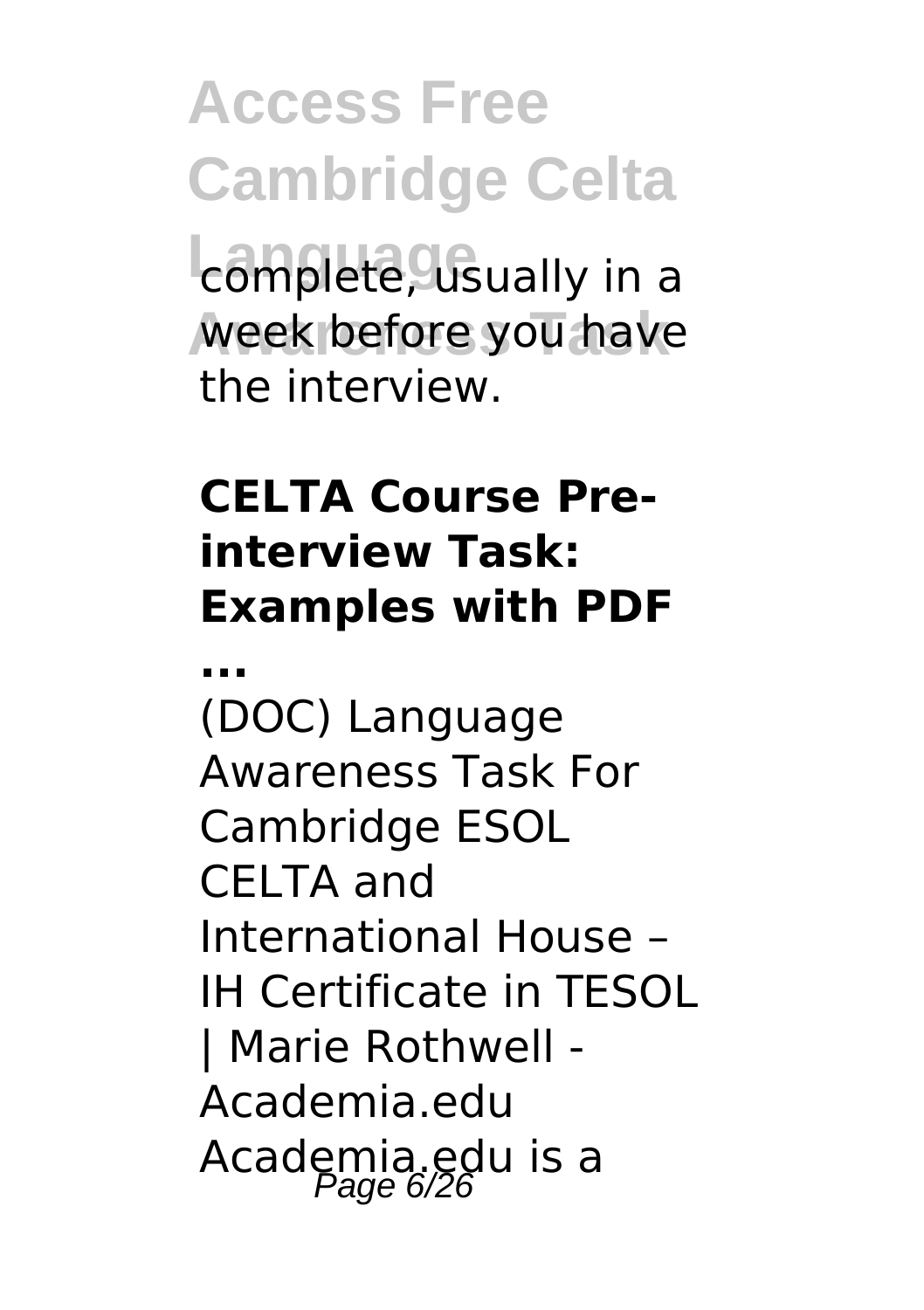**Access Free Cambridge Celta** platform for academics to share research s k papers.

### **(DOC) Language Awareness Task For Cambridge ESOL CELTA and ...**

The learning objectives from the Cambridge CELTA syllabus for CELTA assignment 2 are as follows: Candidates can demonstrate their learning by: a. analysing language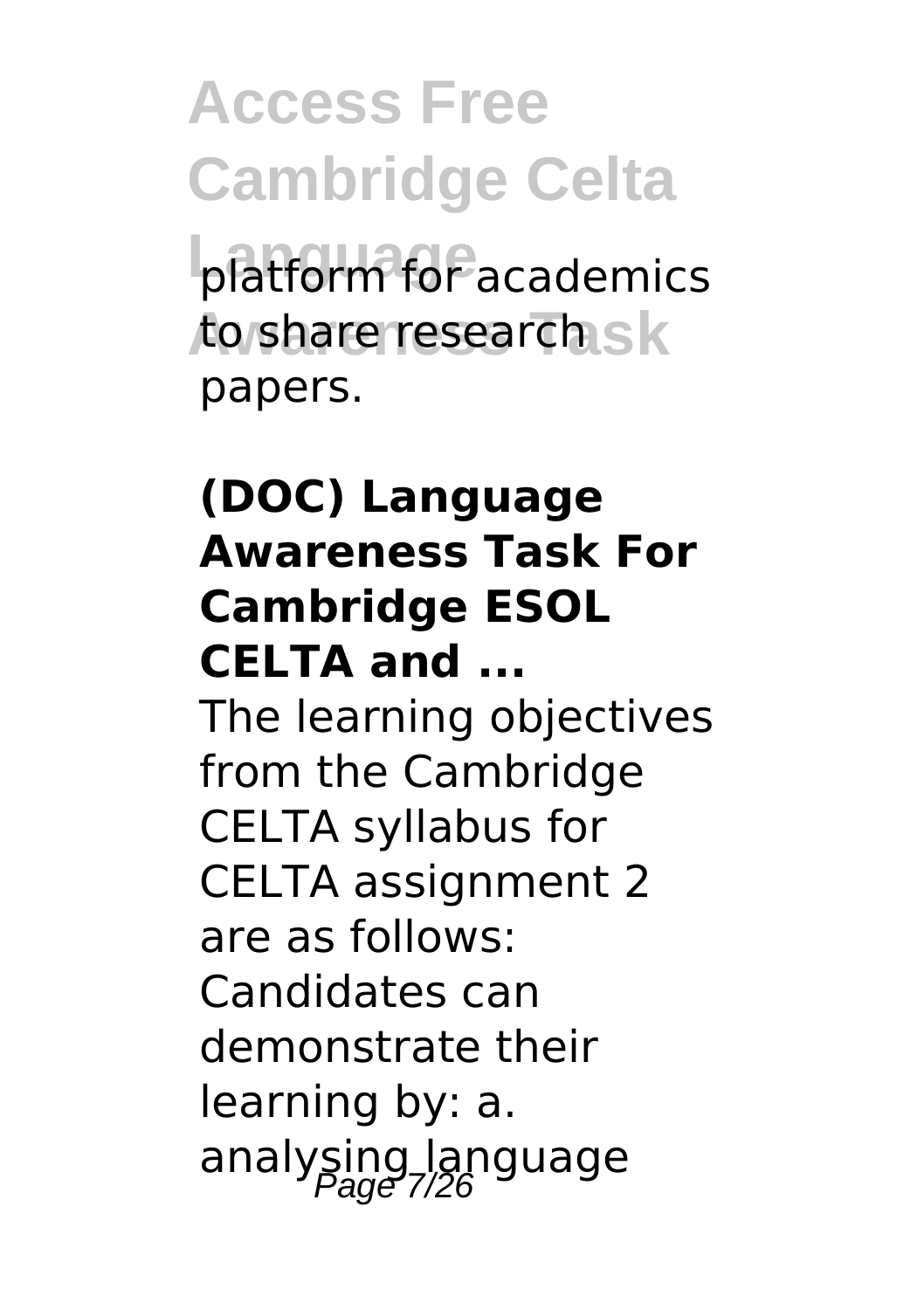**Access Free Cambridge Celta L**<br>correctly for teaching purposes b. correctly using terminology relating to form, meaning and phonology when analysing language c. accessing reference materials and referencing ...

#### **CELTA Assignment 2: Language Related Tasks – Clear Guide**

**...** CELTA application form and language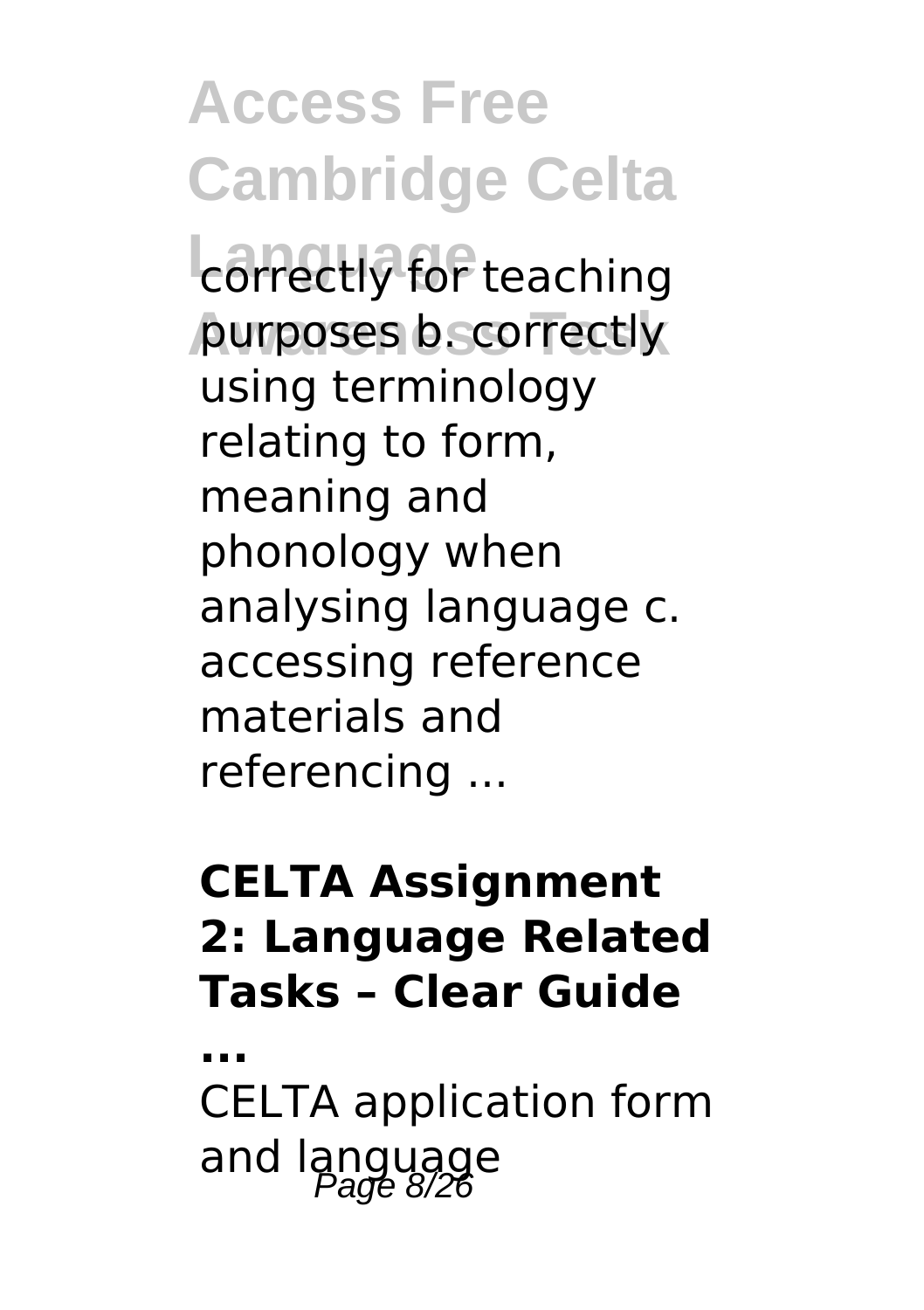**Access Free Cambridge Celta Language** awareness task **Certificate in teaching** English to speakers of other languages British Council Bangladesh Please complete all parts electronically and send the completed form and language awareness task to bd.e nquiries@britishcouncil .org. We will contact you by phone within two weeks of receiving the form.

### CELTA Solved.docx -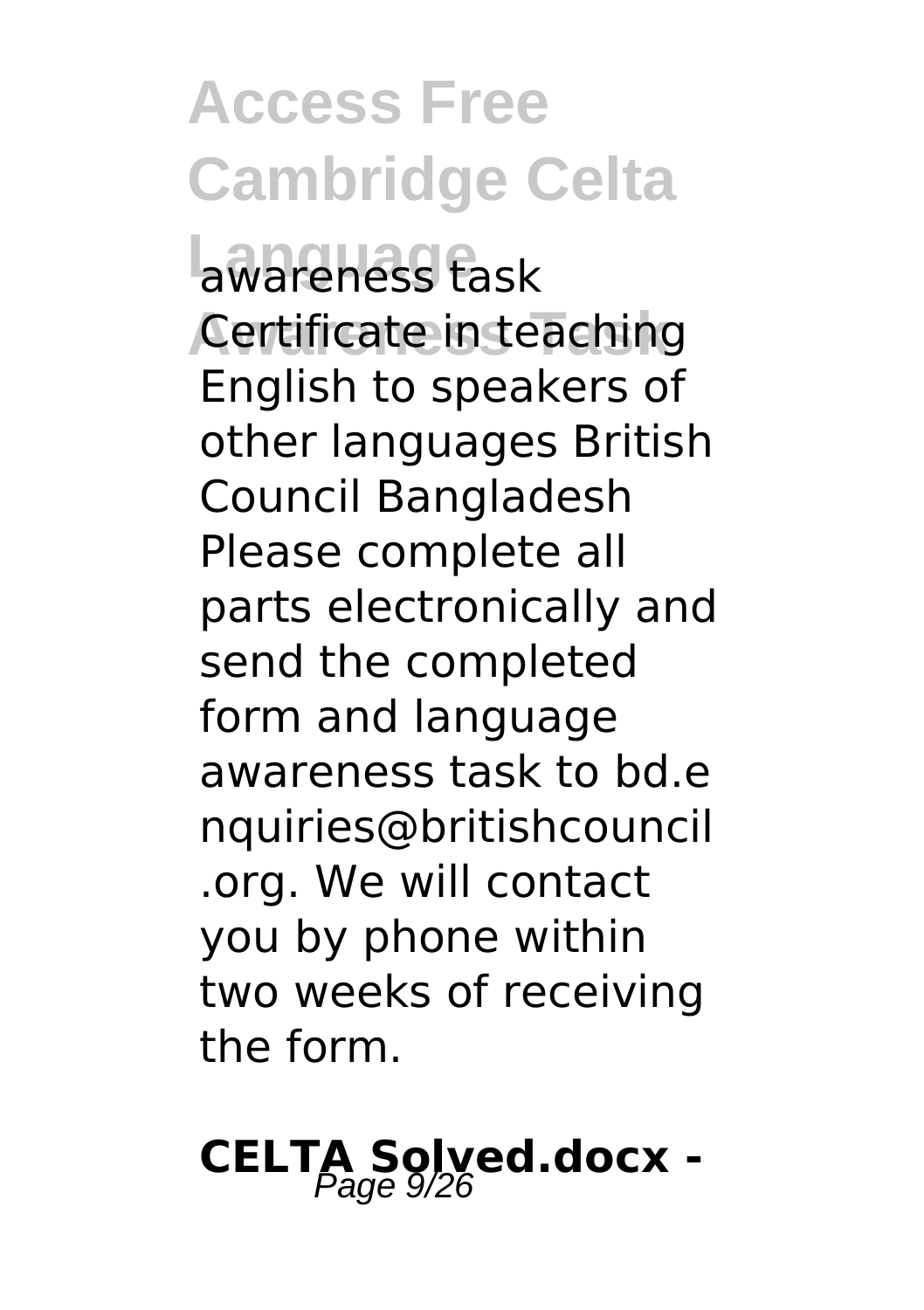**Access Free Cambridge Celta Language CELTA application Awareness Task form and language ...**

Language Awareness Task for: Cambridge ESOL CELTA and International House Certificate –IH Certificate in TESOL/TEFL applicants ONLY Please complete this task carefully as it is one of the factors we take into consideration when making a decision about your application.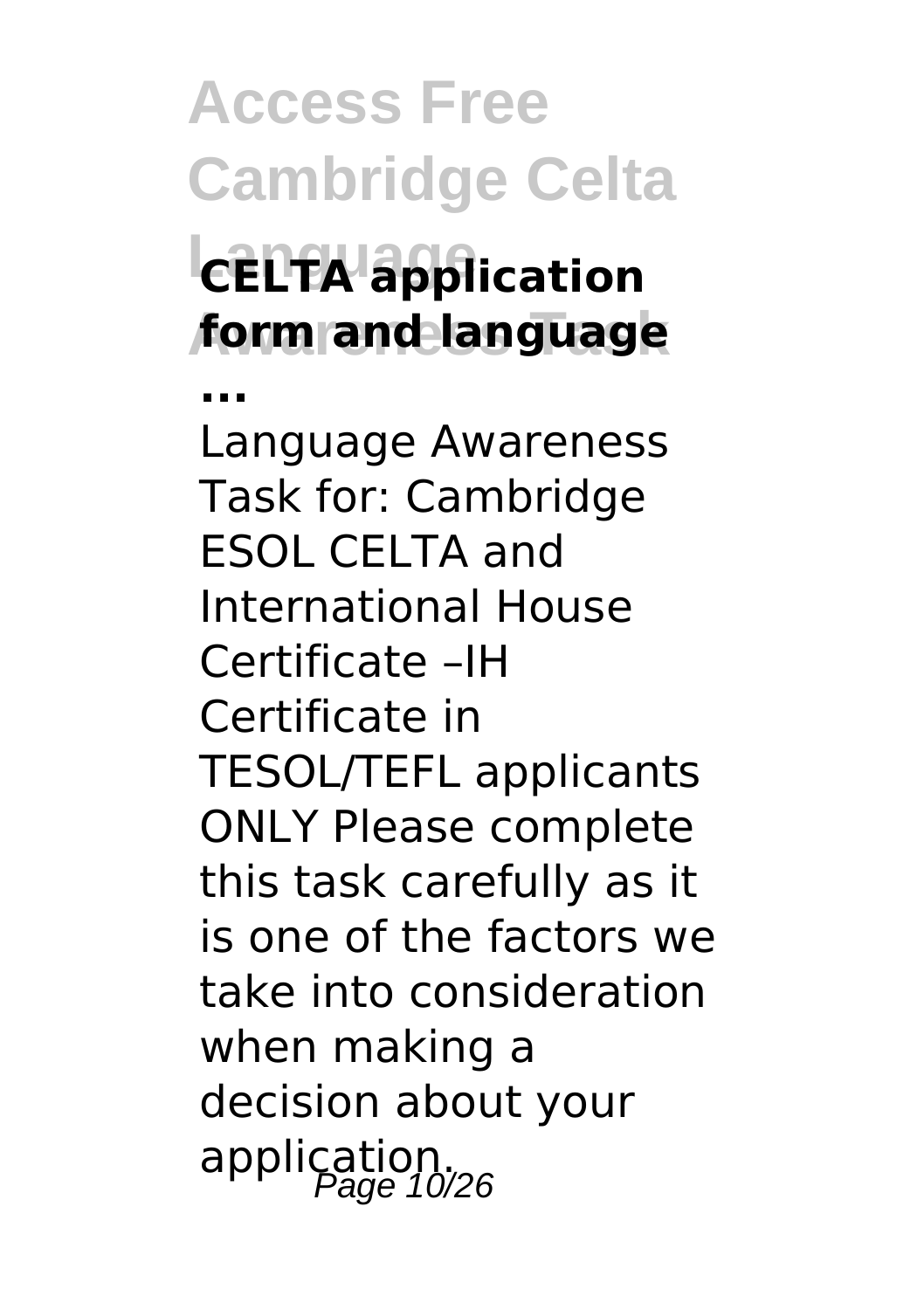**Access Free Cambridge Celta Language**

**Languagess Task Awareness Task Research Paper - 630 Words** CELTA Pre-Course Task Answer Key

**(PDF) CELTA Pre-Course Task Answer Key | Neila Aouadj ...** CELTA (Certificate in English Language Teaching to Adults) is an internationally recognised teacher training and  $P_{\text{age}}$  11/26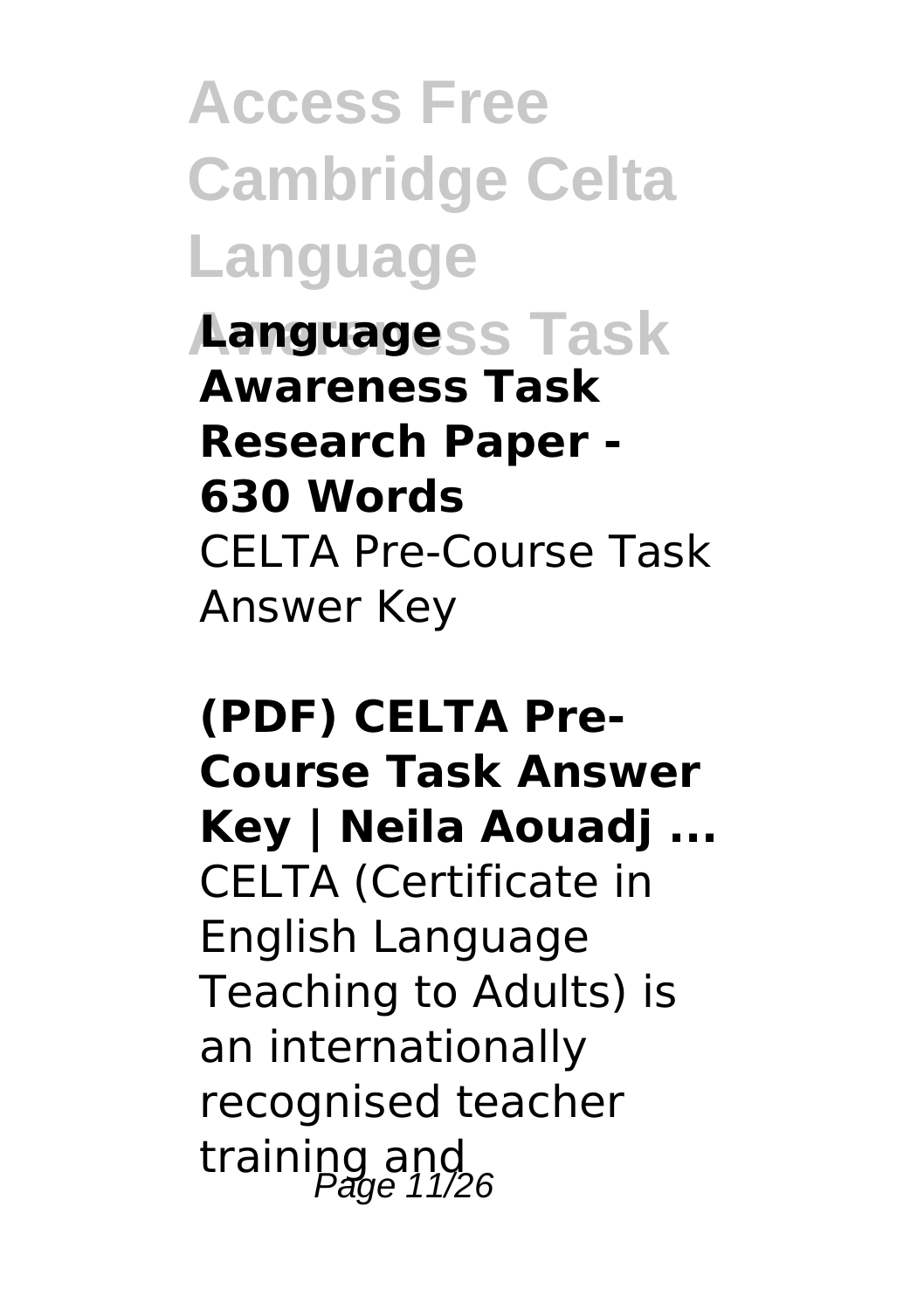## **Access Free Cambridge Celta**

### **L**ertification

programme moderated and accredited by Cambridge Assessment English (UK). For over 30 years, it has been offered worldwide in over 60 countries by over 300 schools and with over 12,000 graduates per year.

#### **Cambridge CELTA | British Council**

Apply The Cambridge Certificate in Teaching English to Speakers of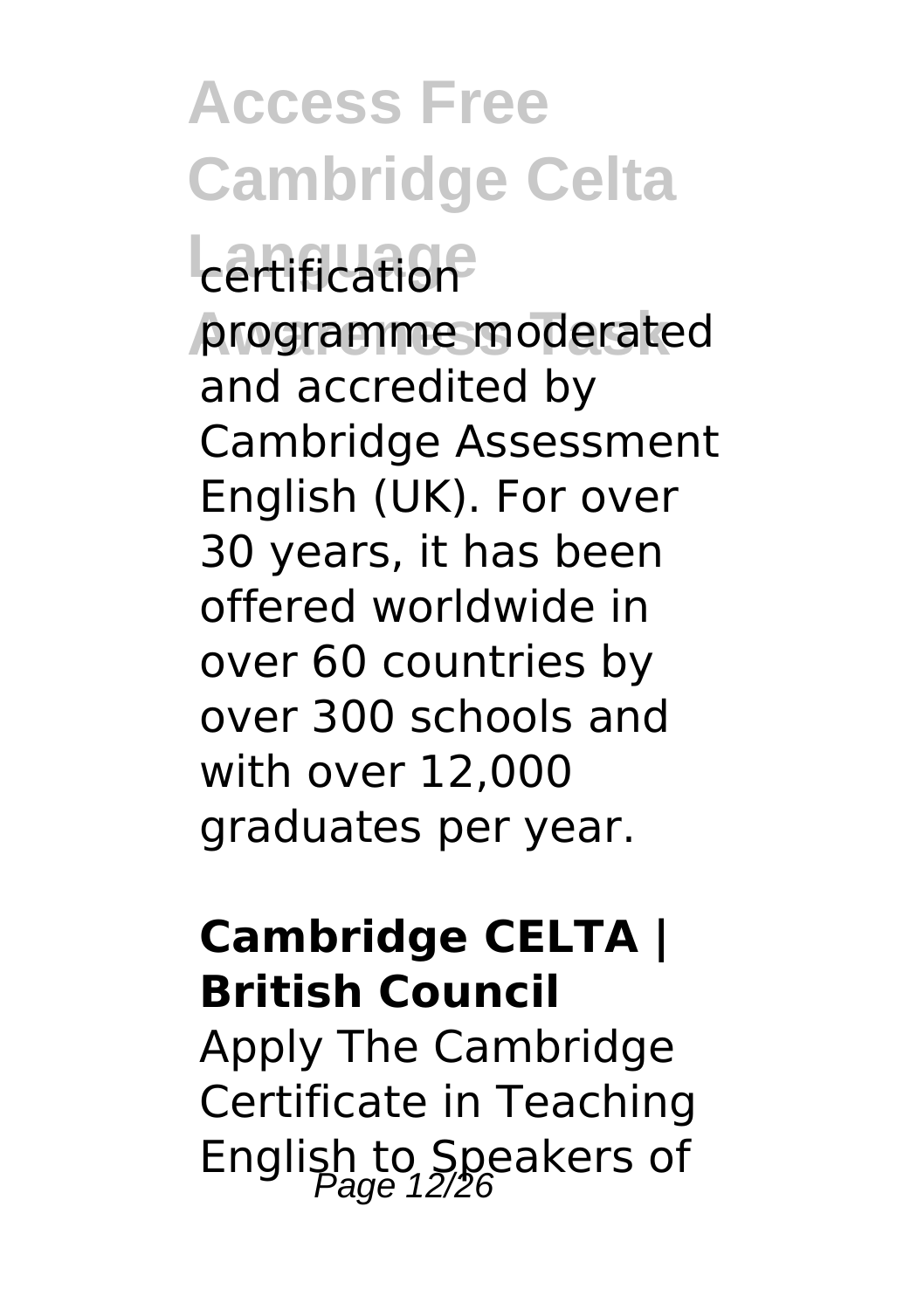**Access Free Cambridge Celta Other Languages Awareness Task** (CELTA) is the most widely recognised qualification for those entering the field of teaching English as a foreign language. It is recognised by language schools around the world.

**CELTA Course | The University of Auckland English Language ...** CELTA is at Foundation to Deyeloping stages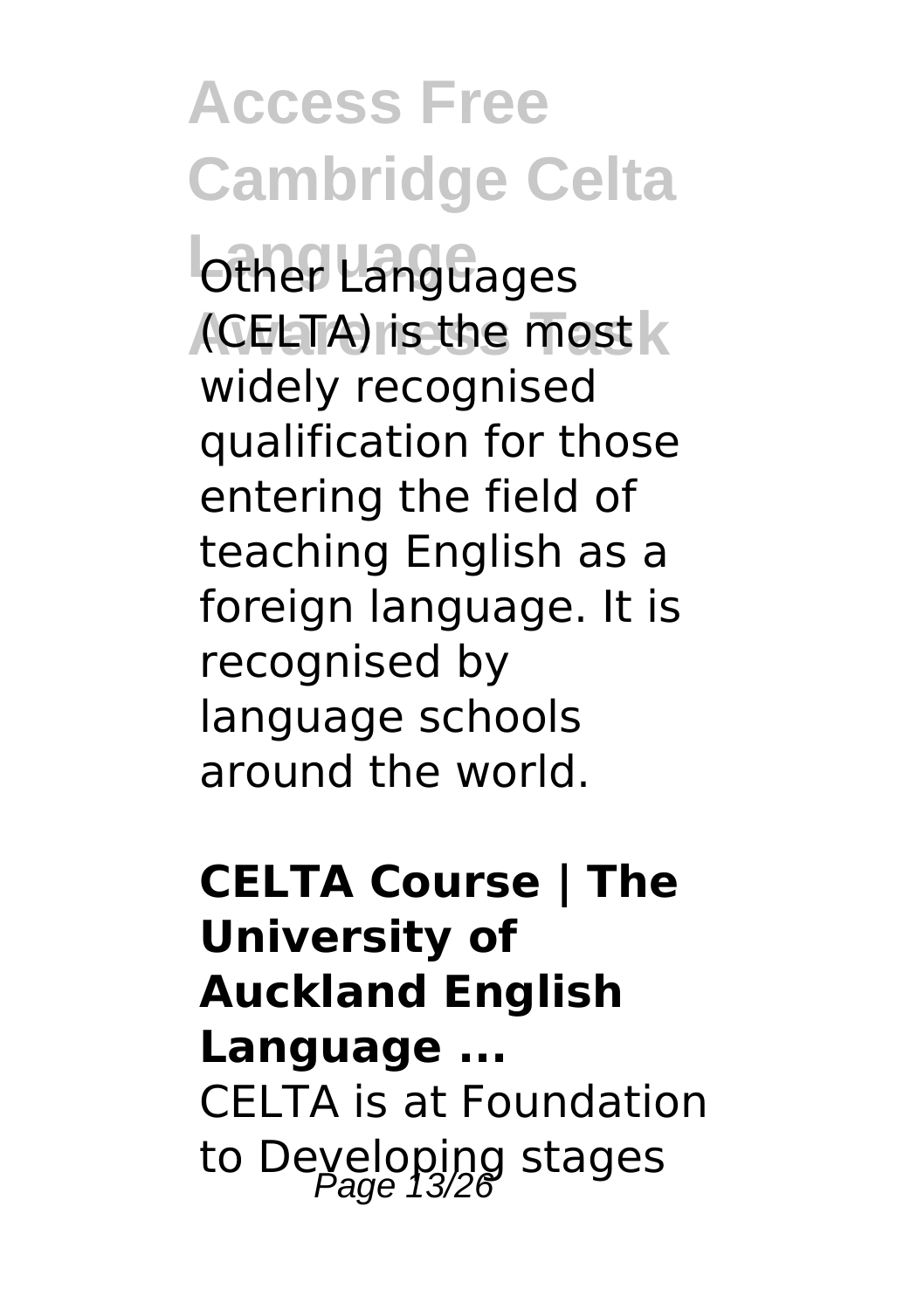**Access Free Cambridge Celta** on the Cambridge **English Teachingask** Framework. \*Source: 600 job adverts for English language teaching (ELT) jobs in over 60 countries, across 27 ELT international industry employment websites from November 2017 to January 2018. Read more.

**CELTA (Certificate in Teaching English ... - Cambridge English**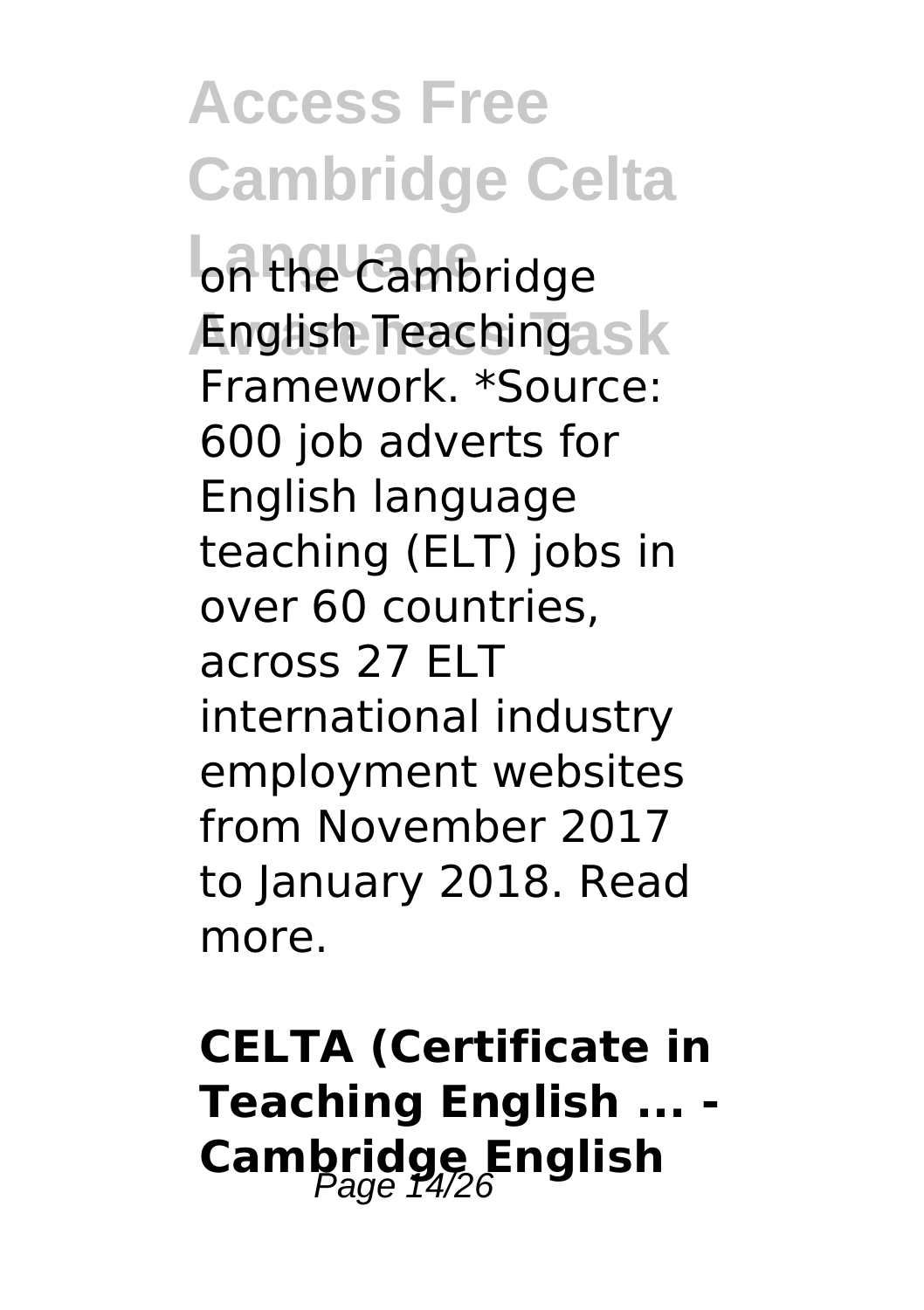**Access Free Cambridge Celta L**<br>CELTA is an initial *t*eacher training as k qualification for teaching English as a second or foreign language. It is provided by Cambridge English Language Assessment through authorised Cambridge English Teaching Qualification centres and can be taken either full-time or part-time. CELTA was developed to be suitable both for those interested in Teaching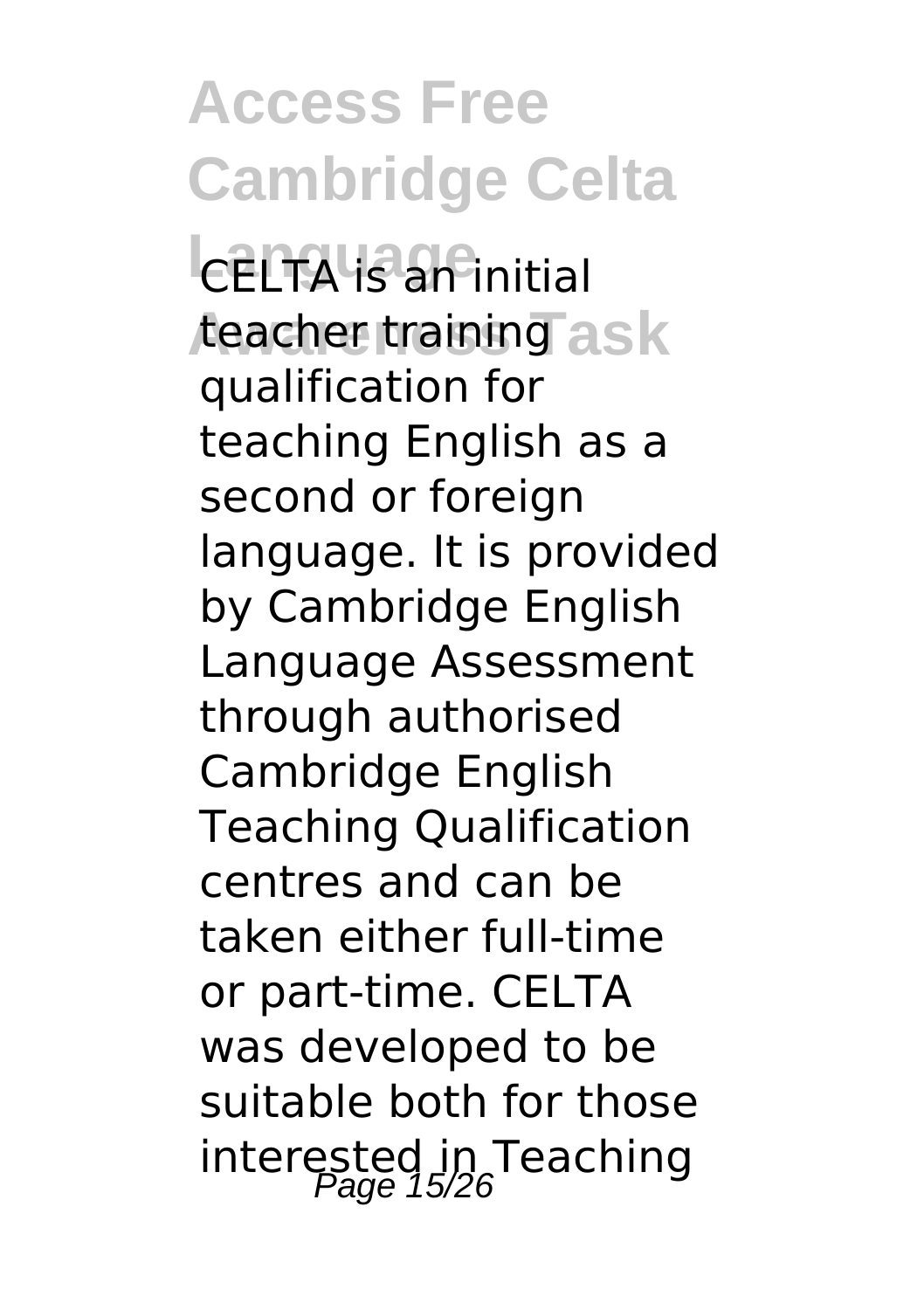**Access Free Cambridge Celta Language** English as a Foreign **Language and for sk** Teaching English to the Speakers of Other Languages. CELTA is designed for candidates with little or no previous

#### **CELTA - Wikipedia**

If you feel you need to brush up your language awareness, we will advise you on the free Cambridge online language awareness courses you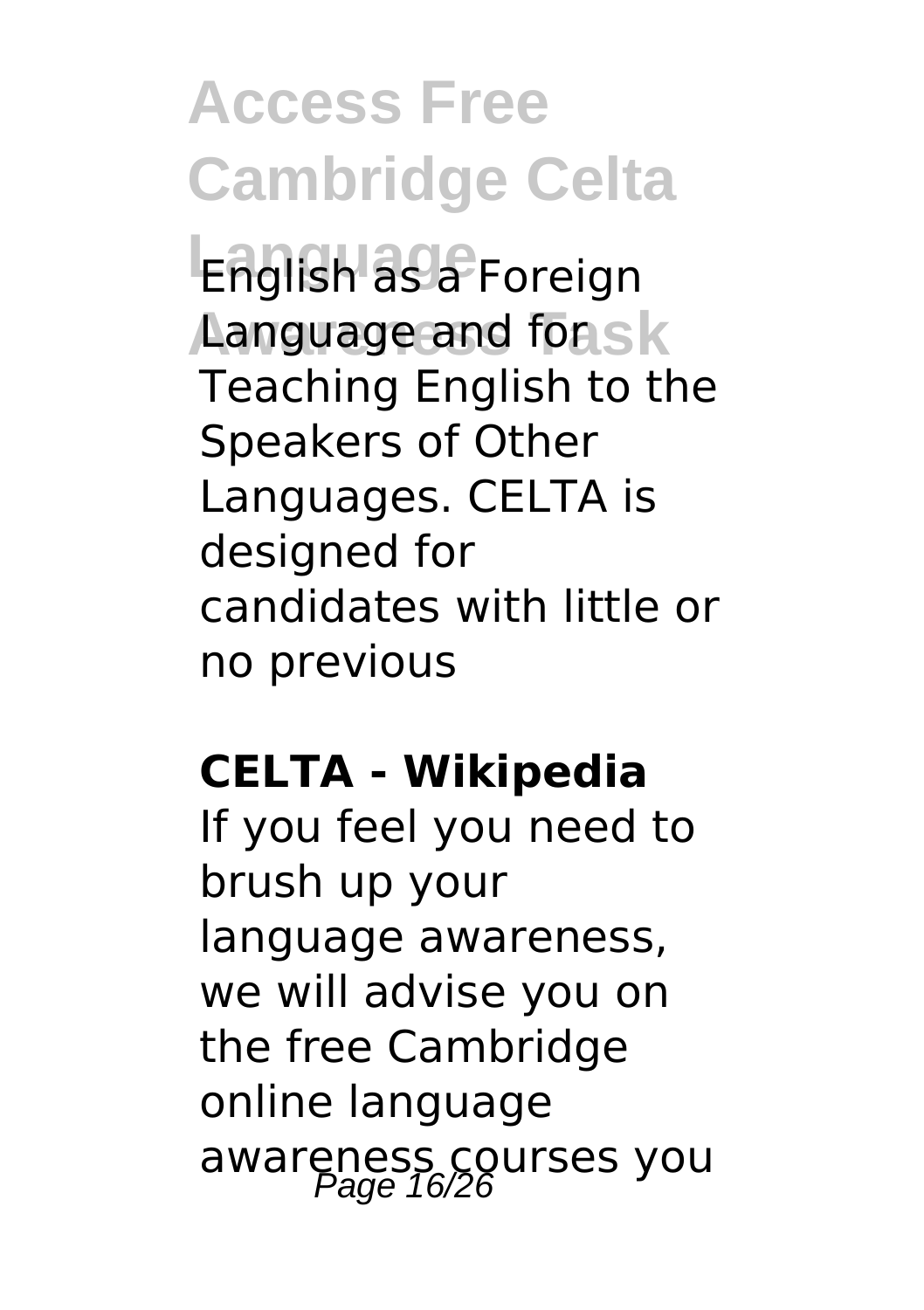**Access Free Cambridge Celta** can do. Course **Awareness Task** requirements: CELTA training requires an attendance of a minimum of 120 hours over 4 weeks. These hours include: Input; tutorial support and consultation; supervised lesson planning;

#### **CAMBRIDGE CELTA QUALIFICATION - Škola stranih jezika**

**...** Cambridge loves a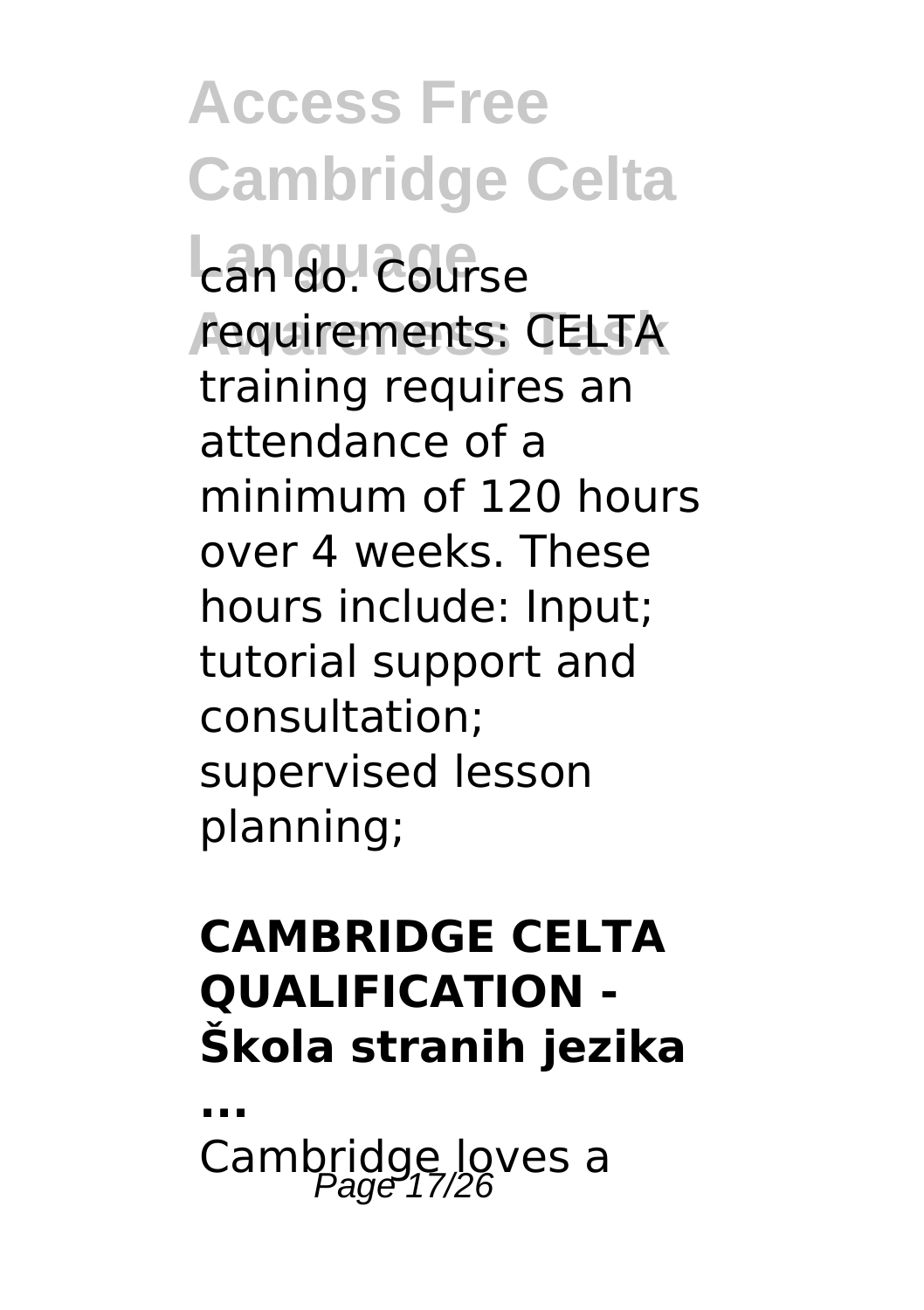### **Access Free Cambridge Celta**

**Language** name all of its own for things done and this one is no exception! The 'pre-interview task' is primarily a test of language and here are a few of the parameters that are being tested: Aspects of Language tested in the pre-interview task the ability to analyse language and use metalanguage (grammar terminology) correctly

Page 18/26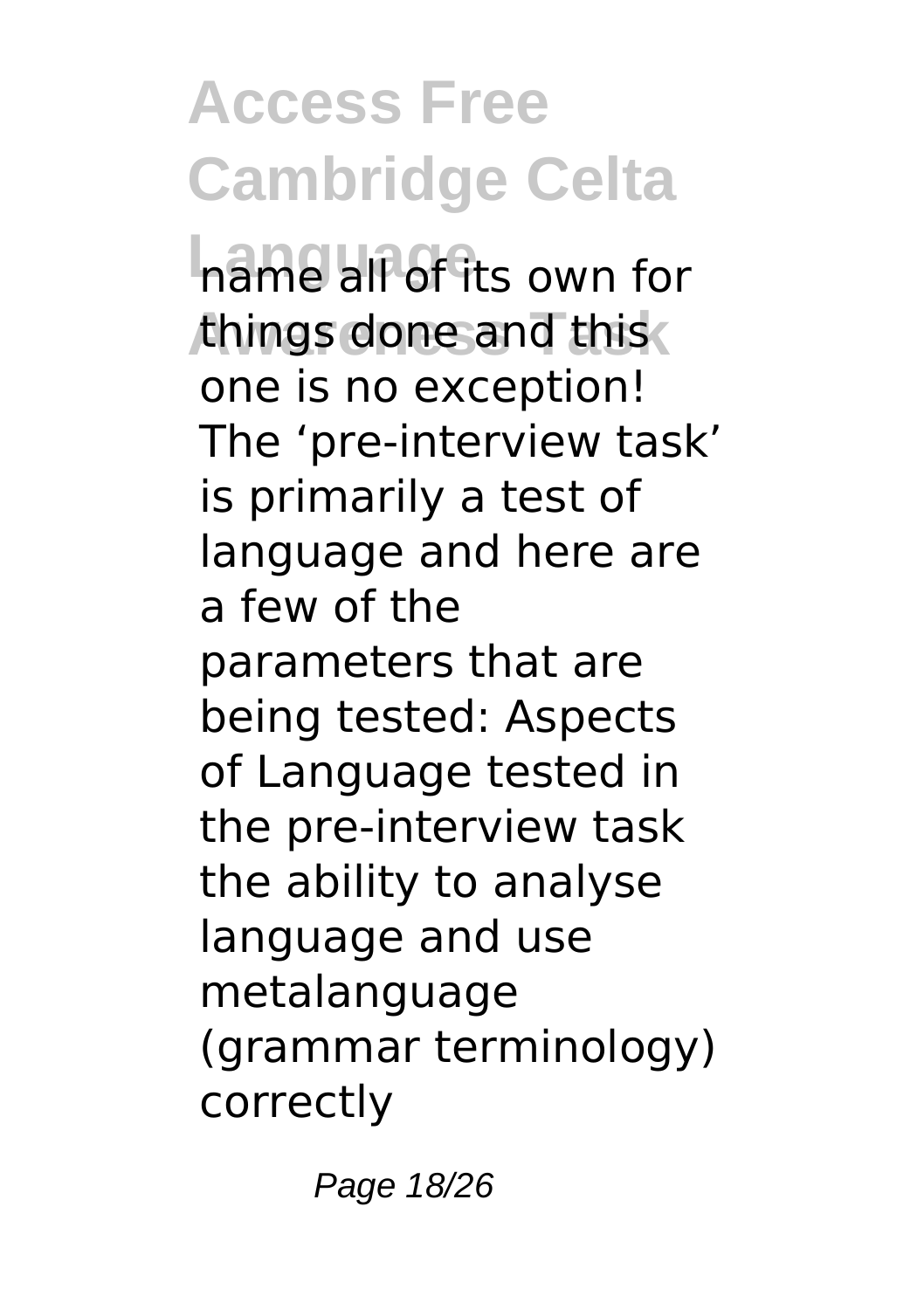**Access Free Cambridge Celta Language About this blog – Awareness Task The Cambridge CELTA Blog** The Cambridge English Language Assessment CELTA Certificate is an introductory TEFL course in teaching English for candidates who have little or no previous English language teaching experience. It may also be suitable for candidates with some TEFL experience but little previous teacher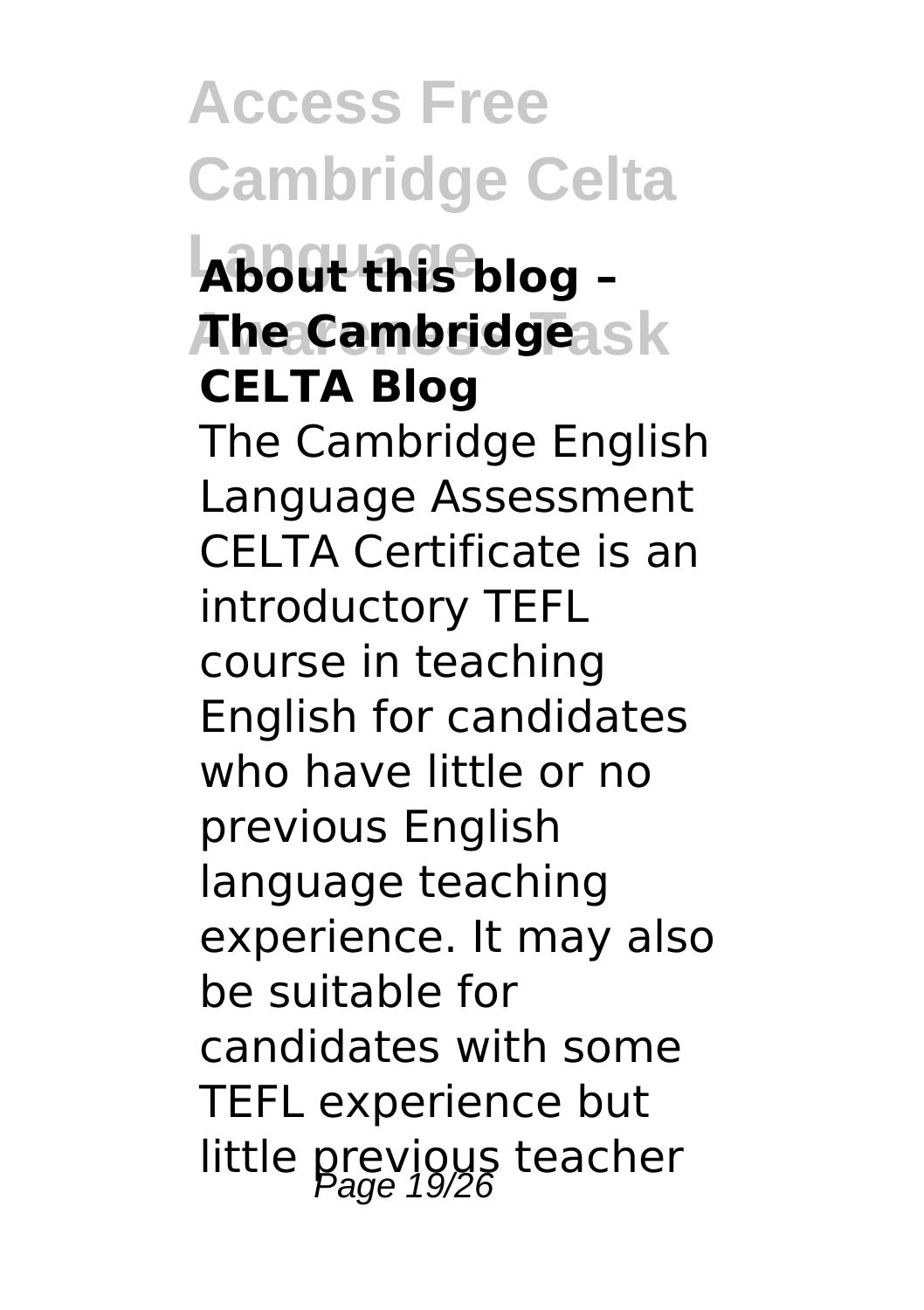**Access Free Cambridge Celta Language Awareness Task CELTA Courses Sydney, New South Wales Australia | StudyCELTA** The CELTA is accredited by Cambridge English Language Assessment, part of the University of Cambridge, which makes it prestigious and schools looking to employ you know you have been trained to a high standard.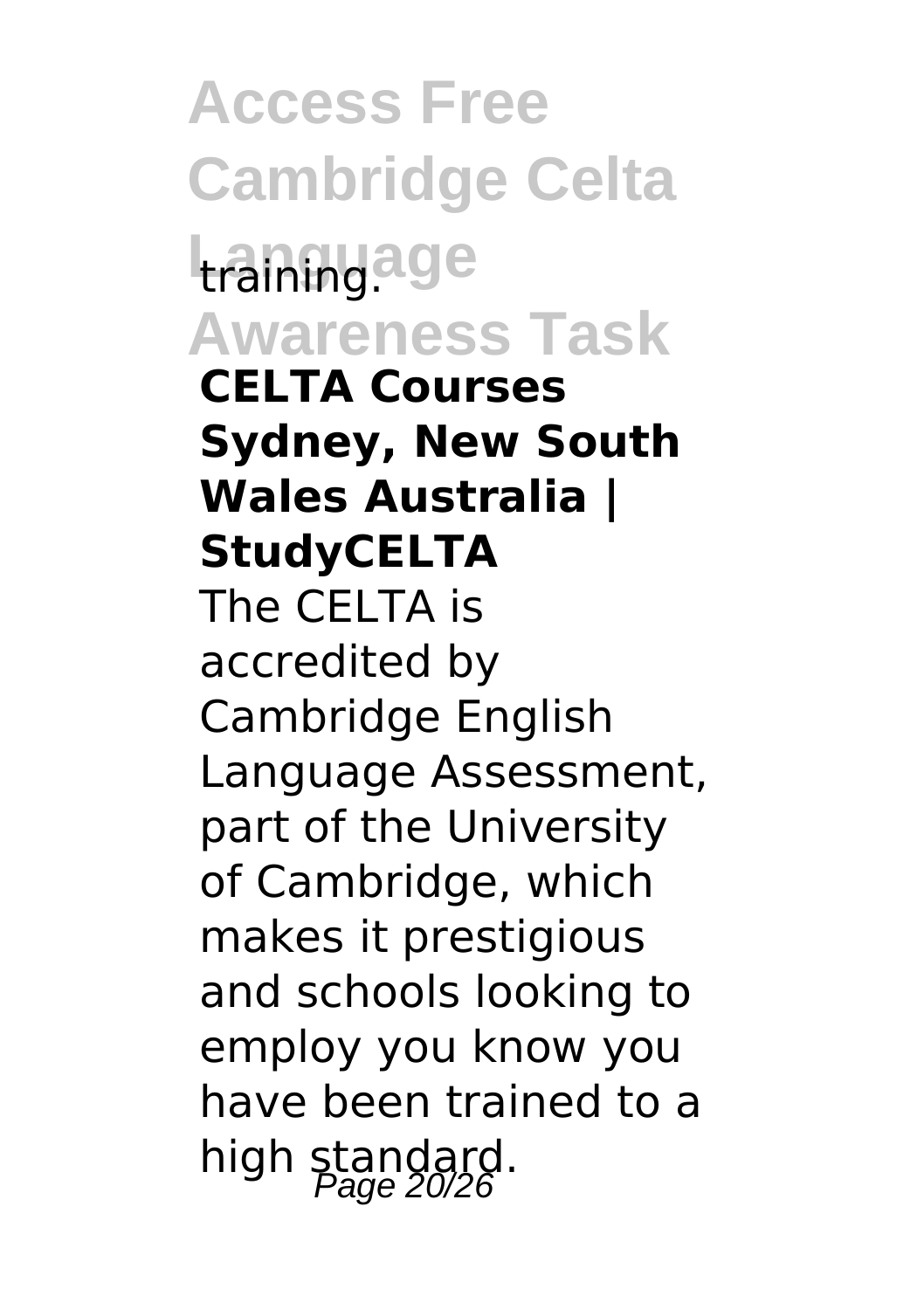### **Access Free Cambridge Celta Language**

### **Awareness Task Cambridge CELTA | Cambridge CELTA Online**

...The object of this task is to introduce you to some of the insights into language and teaching required by an English Language Teacher and to give you practice in researching language points. Please answer the questions BRIEFLY AND LEGIBLY.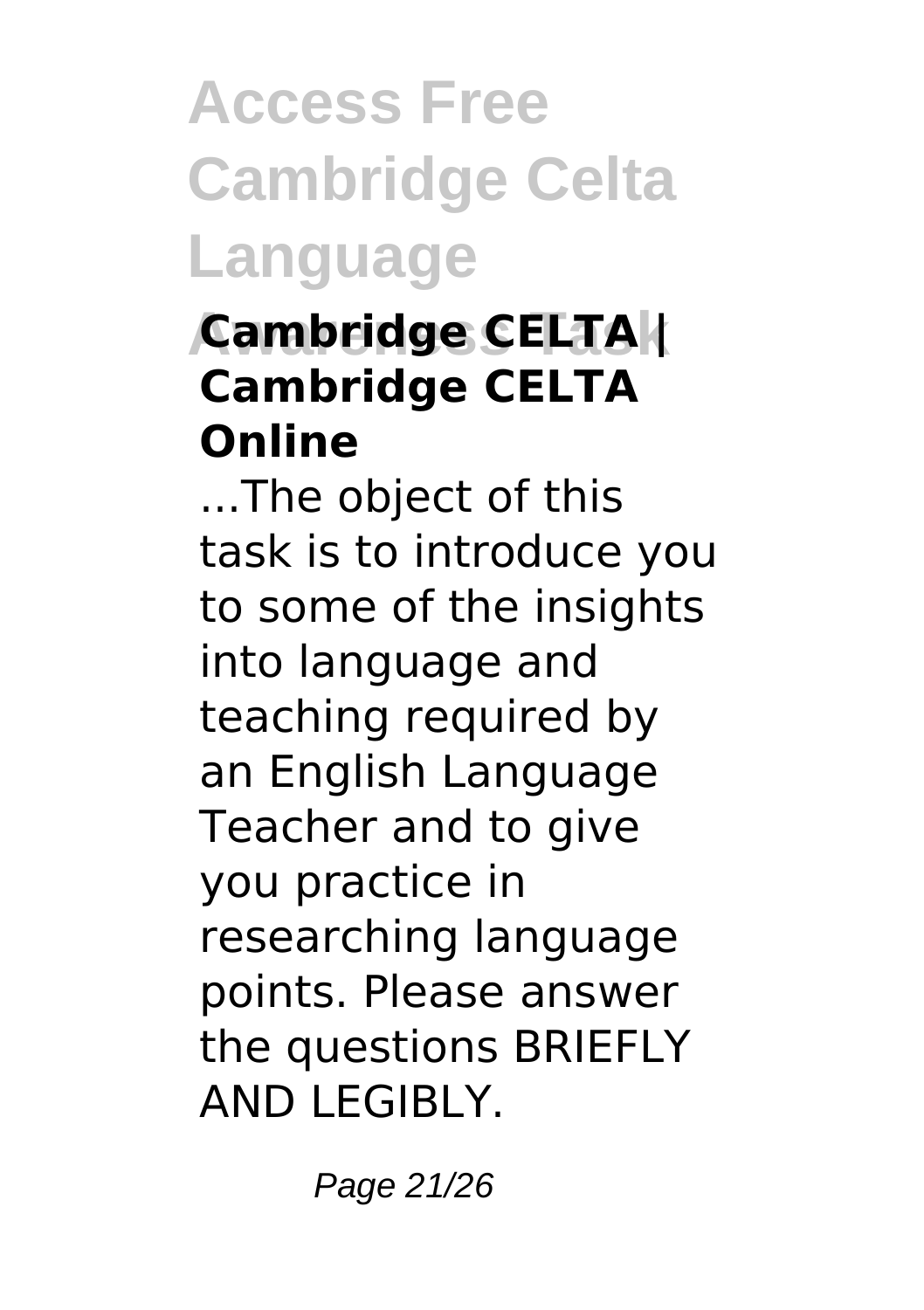**Access Free Cambridge Celta Language CELTA London highgate Essay -** sk **1137 Words** The Pre-Interview Task (PIT in short) is the second step of the selection process to get onto the CELTA course. You will need to demonstrate that you have the required English language level and awareness to pass the course. That is why you will need to complete this before you can even enrol.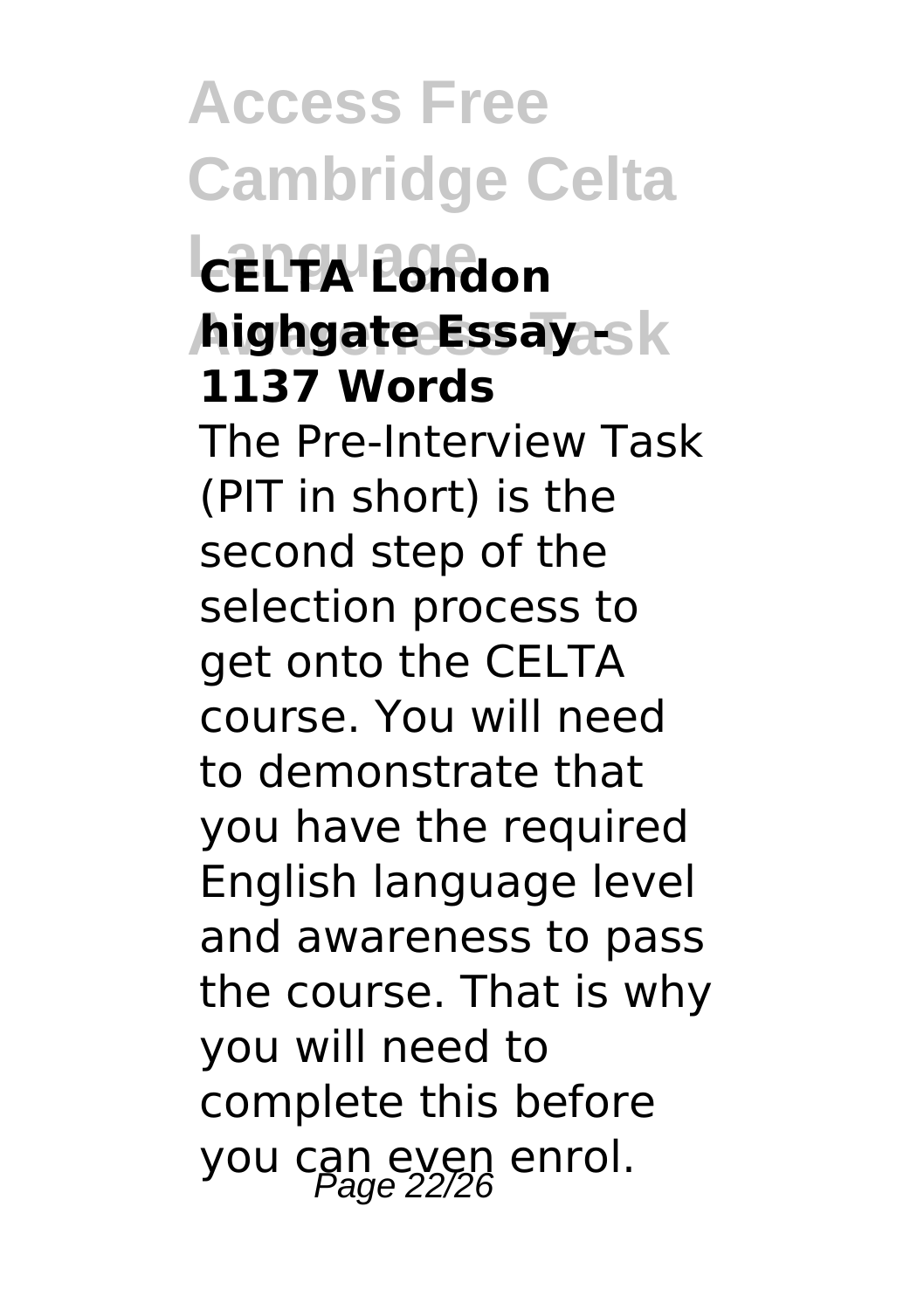**Access Free Cambridge Celta Language**

**Awareness Task What is the CELTA Pre Interview Task? | StudyCELTA** Applicants for the CELTA course should have an awareness of language and a competence in English, both written and spoken, that enables them to follow the course and complete the assignments and teach English at a range of levels. They should normally have a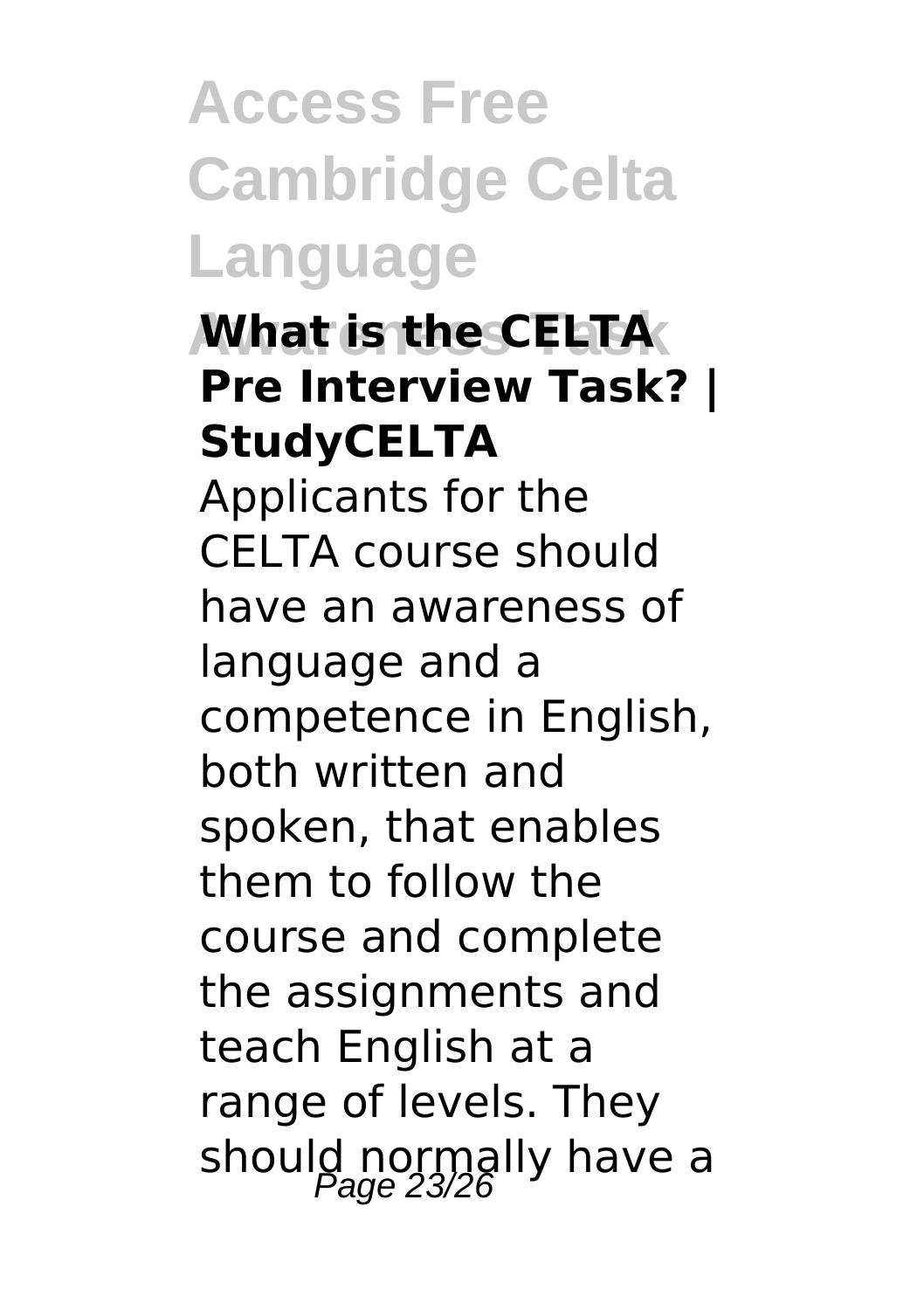**Access Free Cambridge Celta**

standard of education that would allow them entry to Higher Education in their country.

#### **CELTA Courses - Reach Out Academy**

CELTA application form and language awareness task Certificate in teaching English to speakers of other languages British Council Bangladesh Please complete all parts electronically and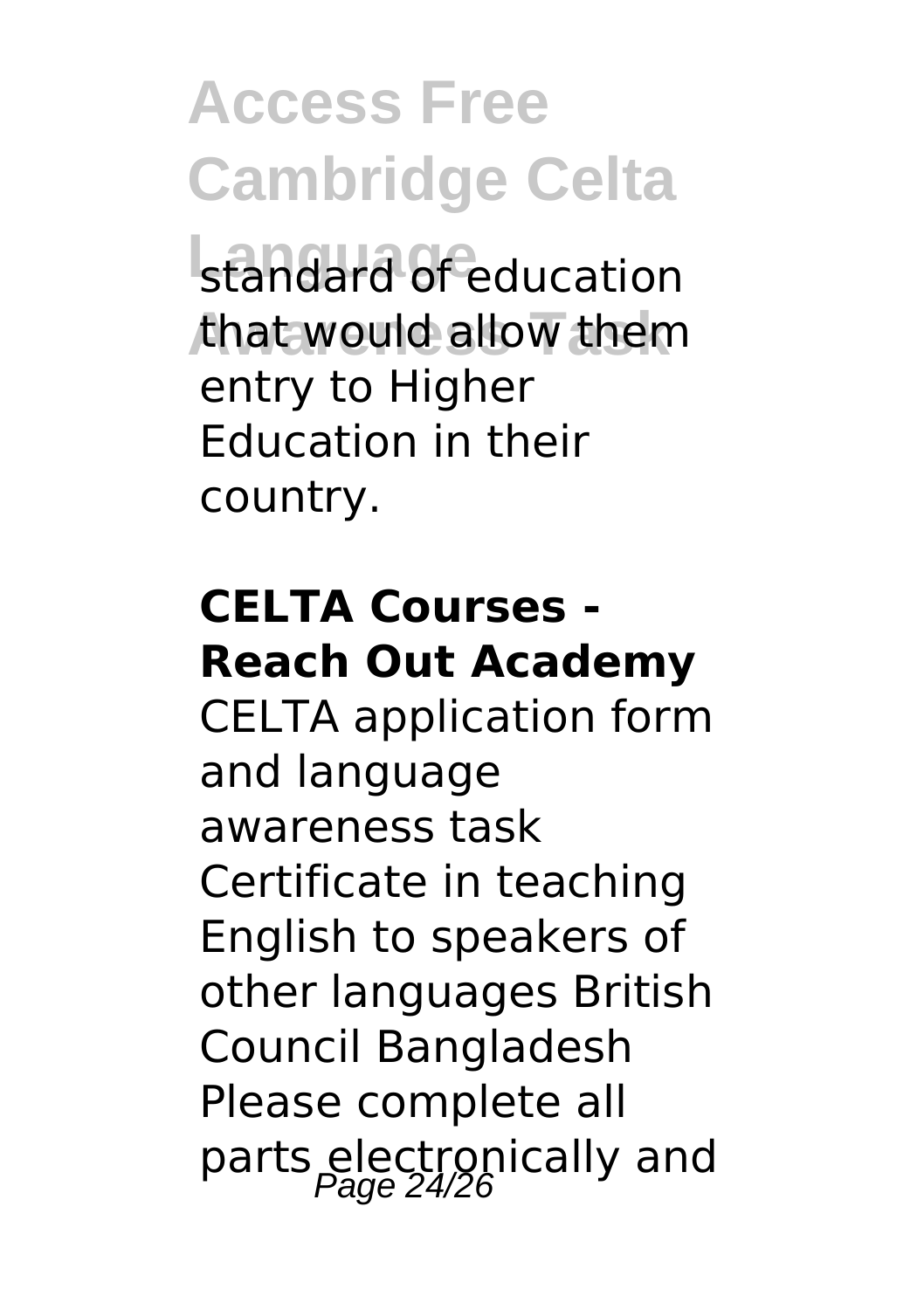**Access Free Cambridge Celta**

send the completed form and language **k** awareness task to [email protected]. Note that the form will be used to assess your written English. Full name and address: Varsha Kashyap Plot No D86, Flat No 310 ...

Copyright code: d41d8 cd98f00b204e9800998 ecf8427e.

Page 25/26